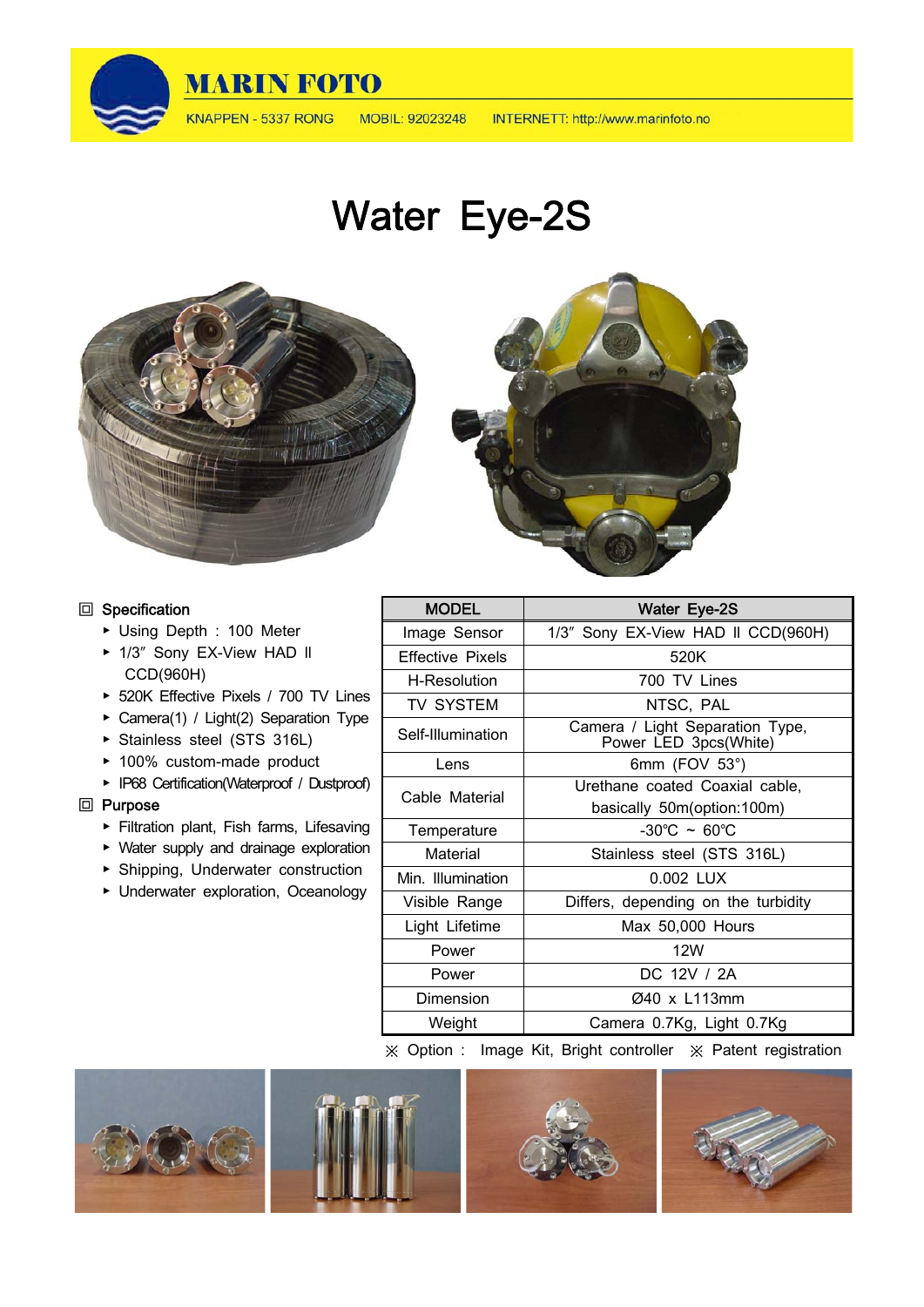

MOBIL: 92023248

## Water Eye-3M



## **回** Specification

- ▶ Using Depth : 100 Meter
- ▶ 1/3" Sony EX-View HAD II CCD(960H)
- ▶ 520K Effective Pixels / 700 TV Lines
- ▶ Super White LED 28 pcs
- ▶ Aluminium & Stainless steel (STS 316L)
- ▶ Vacuum & waterproof
- ▶ 100% custom-made product
- ▶ IP68 Certification(Waterproof / Dustproof)

#### **回** Purpose

- ▶ Filtration plant, Fish farms, Lifesaving
- ▶ Water supply and drainage exploration
- ▶ Shipping, Underwater construction
- ▶ Underwater exploration, Oceanology

| <b>MODEL</b>                 | Water Eye-3M                                               |
|------------------------------|------------------------------------------------------------|
| Image Sensor                 | 1/3" Sony EX-View HAD II CCD(960H)                         |
| <b>Effective Pixels</b>      | 520K                                                       |
| <b>Horizontal Resolution</b> | 700 TV Lines                                               |
| TV SYSTEM                    | NTSC, PAL                                                  |
| Self-Illumination            | Built-in Power White LED 28 pcs                            |
| Lens                         | 6mm (FOV $53^\circ$ )                                      |
| Cable Material               | Urethane coated Coaxial cable, basically 50m (option:100m) |
| <b>Operating Temperature</b> | $-30^{\circ}$ C ~ 60 $^{\circ}$ C                          |
| Material                     | Aluminium & Stainless steel (STS 316L)                     |
| Min. Illumination            | 0.002 LUX                                                  |
| Visible Range                | Differs, depending on the turbidity                        |
| Light Lifetime               | Max 50,000 Hours                                           |
| Power consumption            | 1.9W                                                       |
| Power                        | DC 12V / 1A                                                |
| <b>Dimension</b>             | Ø73 x L113mm(Including Vacuum nozzle)                      |
| Weight                       | 1 $Kg$                                                     |







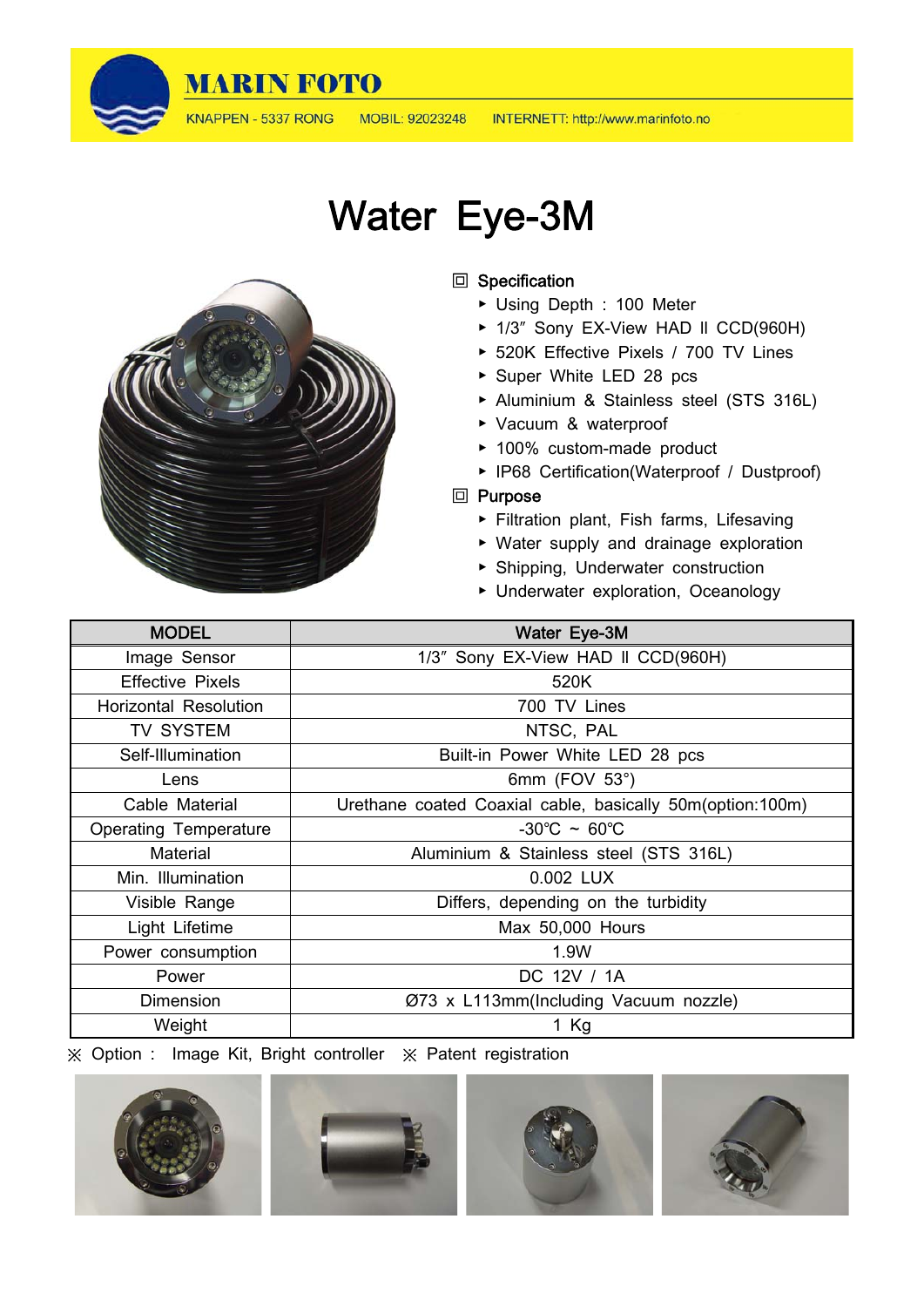

KNAPPEN - 5337 RONG

# Water Eye-3S

### **回** Specification

- ▶ Using Depth : 100 Meter
- ▶ 1/3" Sony EX-View HAD II CCD(960H)
- ▶ 520K Effective Pixels / 700 TV Lines
- ▶ Super White LED 48 pcs
- ▶ Aluminium & Stainless steel (STS 316L)
- ▶ Vacuum & waterproof
- ▶ 100% custom-made product
- ▶ IP68 Certification(Waterproof / Dustproof)

#### **回** Purpose

- ▶ Filtration plant, Fish farms, Lifesaving
- ▶ Water supply and drainage exploration
- ▶ Shipping, Underwater construction
- ▶ Underwater exploration, Oceanology

| <b>MODEL</b>                 | Water Eye-3S                                              |
|------------------------------|-----------------------------------------------------------|
| Image Sensor                 | 1/3" Sony EX-View HAD II CCD(960H)                        |
| <b>Effective Pixels</b>      | 520K                                                      |
| <b>Horizontal Resolution</b> | 700 TV Lines                                              |
| <b>TV SYSTEM</b>             | NTSC, PAL                                                 |
| Self-Illumination            | Built-in Power White LED 48 pcs                           |
| Lens                         | 6mm (FOV $53^\circ$ )                                     |
| Cable Material               | Urethane coated Coaxial cable, basically 50m(option:100m) |
| <b>Operating Temperature</b> | $-30^{\circ}$ C ~ 60 $^{\circ}$ C                         |
| Material                     | Aluminium & Stainless steel (STS 316L)                    |
| Min. Illumination            | 0.002 LUX                                                 |
| Visible Range                | Differs, depending on the turbidity                       |
| Light Lifetime               | Max 50,000 Hours                                          |
| Power consumption            | 3.5W                                                      |
| Power                        | DC 12V / 1A                                               |
| Dimension                    | Ø85 x L115mm(Including Vacuum nozzle)                     |
| Weight                       | 1.3 Kg                                                    |





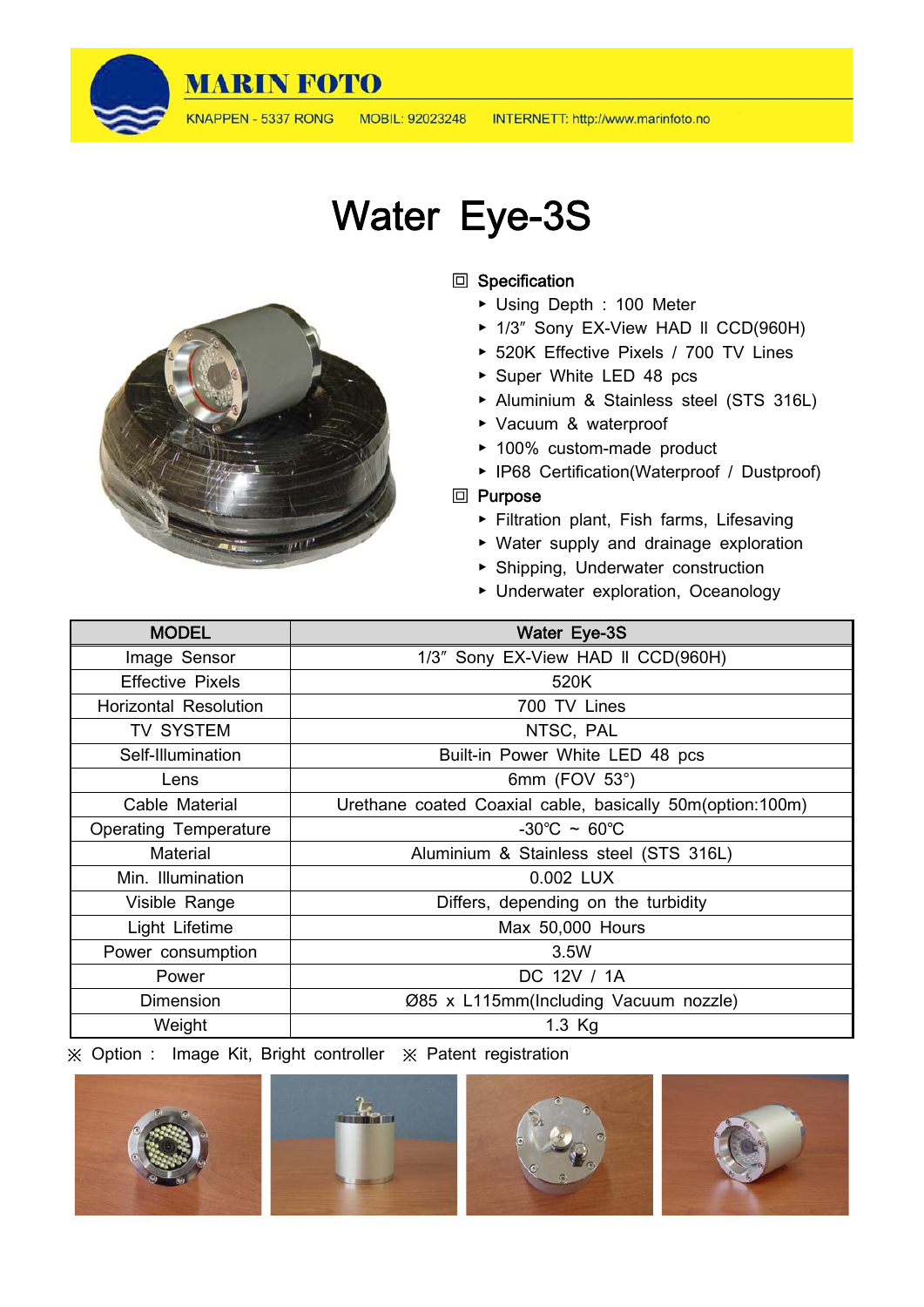

KNAPPEN - 5337 RONG

## Water Eye-4S

## **回** Specification

- ▶ Using Depth : 200 Meter
- ▶ 1/3" Sony EX-View HAD II CCD(960H)
- ▶ 520K Effective Pixels / 700 TV Lines
- ▶ Super White LED 51 pcs
- ▶ Stainless steel (STS 316L)
- ▶ Vacuum & waterproof
- ▶ 100% custom-made product
- ▶ IP68 Certification(Waterproof / Dustproof)

#### **回** Purpose

- ▶ Filtration plant, Fish farms, Lifesaving
- ▶ Water supply and drainage exploration
- ▶ Shipping, Underwater construction
- ▶ Underwater exploration, Oceanology

| <b>MODEL</b>                 | Water Eye-4S                                                      |
|------------------------------|-------------------------------------------------------------------|
| Image Sensor                 | 1/3" Sony EX-View HAD II CCD(960H)                                |
| <b>Effective Pixels</b>      | 520K                                                              |
| <b>Horizontal Resolution</b> | 700 TV Lines                                                      |
| <b>TV SYSTEM</b>             | NTSC, PAL                                                         |
| Self-Illumination            | Built-in Power White LED 51 pcs                                   |
| Lens                         | 6mm (FOV 53°)                                                     |
| Cable Material               | Urethane coated Coaxial cable, basically 50m (option: 100m, 200m) |
| <b>Operating Temperature</b> | $-30^{\circ}$ C ~ 60 $^{\circ}$ C                                 |
| Material                     | Stainless steel (STS 316L)                                        |
| Min. Illumination            | 0.002 LUX                                                         |
| Visible Range                | Differs, depending on the turbidity                               |
| Light Lifetime               | Max 50,000 Hours                                                  |
| Power consumption            | 6W                                                                |
| Power                        | DC 24V / 1A                                                       |
| Dimension                    | Ø85 x 150mm(Including Vacuum nozzle)                              |
| Weight                       | $3.6$ Kg                                                          |

※ Option : Image Kit, Bright Controller ※ Patent registration, Performance Certification, Procurement Excellent Product









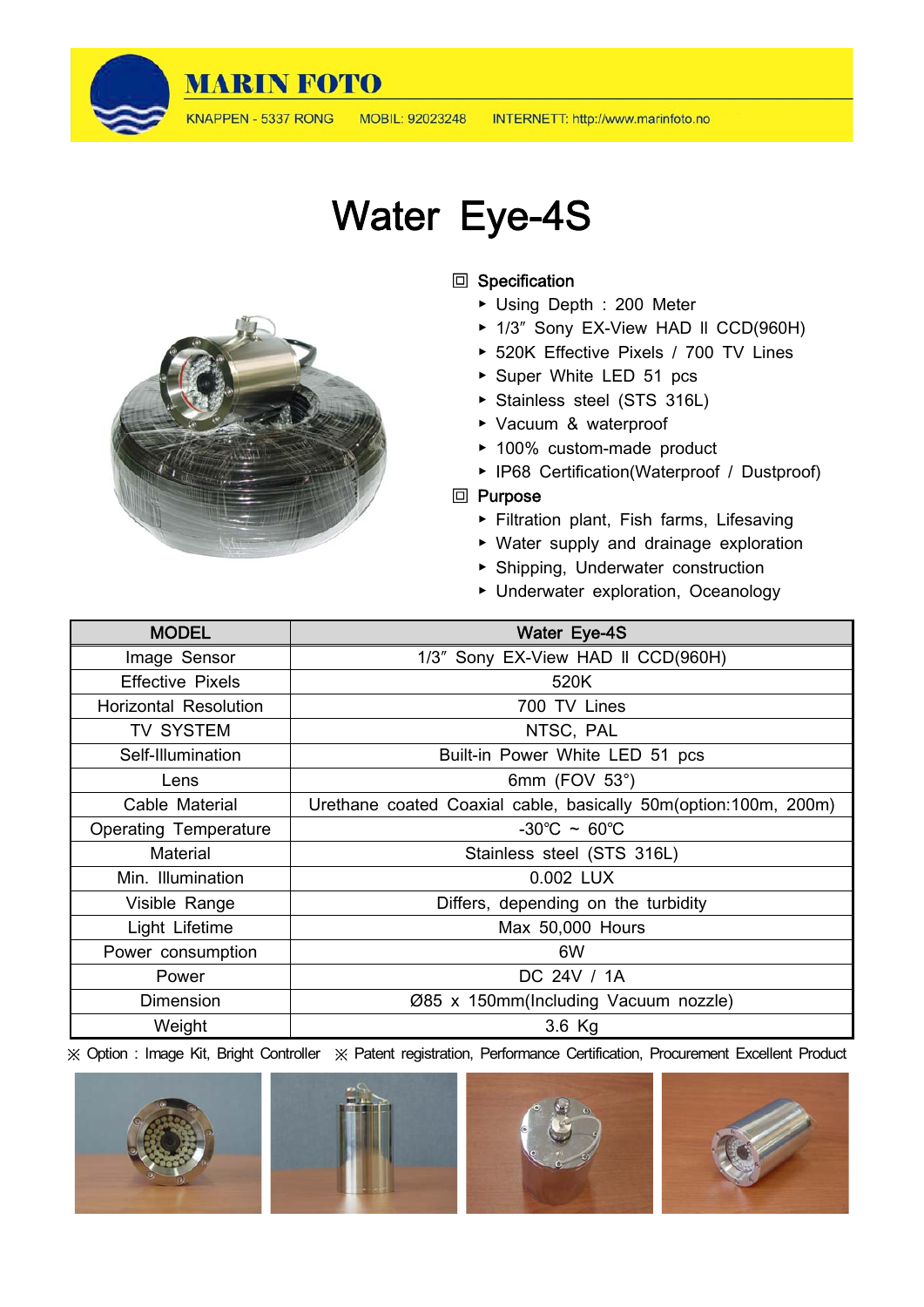

KNAPPEN - 5337 RONG MOBIL: 92023248

## Water Eye-5H

## **回** Specification

- ▶ Using Depth : 100 Meter
- ▶ 1/4″ Interline Transfer CCD
- ▶ 410K Effective Pixels / 560 TV Lines
- ▶ Super White LED 8 PCs
- ▶ 3.9 46mm 12x Zoom Lens
- ▶ Stainless steel (STS 316L)
- ▶ Vacuum & waterproof
- ▶ 100% custom-made product
- ▶ IP68 Certification(Waterproof / Dustproof)

## **回** Purpose

- ▶ Filtration plant, Fish farms, Lifesaving
- ▶ Water supply and drainage exploration
- ▶ Shipping, Underwater construction
- ▶ Underwater exploration, Oceanology

| <b>MODEL</b>                 | Water Eye-5H                                              |
|------------------------------|-----------------------------------------------------------|
| Image Sensor                 | 1/4" Interline Transfer CCD                               |
| <b>Effective Pixels</b>      | 410K                                                      |
| <b>Horizontal Resolution</b> | 560 TV Lines                                              |
| <b>TV SYSTEM</b>             | NTSC, PAL                                                 |
| Self-Illumination            | Built-in Power White LED 8 pcs                            |
| Lens                         | 3.9 - 46mm 12x Zoom Lens                                  |
| Cable Material               | Urethane coated Coaxial cable, basically 50m(option:100m) |
| <b>Operating Temperature</b> | $-30^{\circ}$ C ~ 60 $^{\circ}$ C                         |
| <b>Material</b>              | Stainless steel (STS 316L)                                |
| Min. Illumination            | 0.02 LUX                                                  |
| Visible Range                | Differs, depending on the turbidity                       |
| Light Lifetime               | Max 50,000 Hours                                          |
| Remote Control               | <b>RS-485</b>                                             |
| Power consumption            | 17W                                                       |
| Power                        | DC 24V / 2A                                               |
| Dimension                    | Ø136 x L196mm(Including Vacuum nozzle)                    |
| Weight                       | 9.6 Kg                                                    |









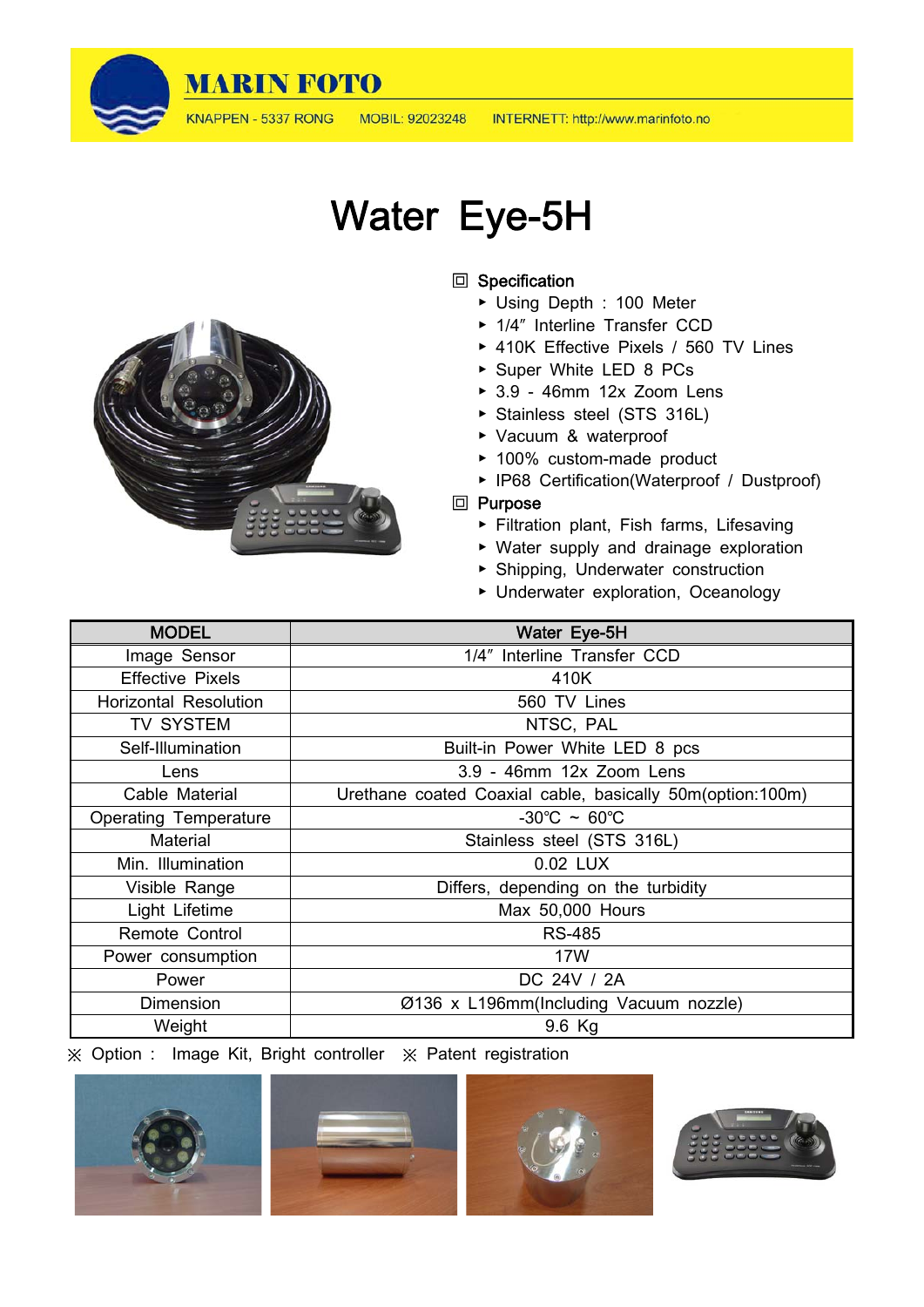

## GVS-350

### **回 Specification**

- ▶ Using Depth : 200 Meter
- ▶ 1/3" Sony EX-View HAD II CCD(960H)
- ▶ 520K Effective Pixels / 700 TV Lines
- ▶ Super White LED 51 pcs
- ▶ Stainless steel (STS 316L)
- ▶ Vacuum & waterproof
- ▶ 100% custom-made product
- ▶ IP68 Certification(Waterproof / Dustproof)
- ▶ Portable Image Kit

### **回** Purpose

- ▶ Filtration plant, Fish farms, Lifesaving
- ▶ Water supply and drainage exploration
- ▶ Shipping, Underwater construction
- ▶ Underwater exploration, Oceanology

| <b>MODEL</b>                 | <b>GVS-350</b>                                                           |
|------------------------------|--------------------------------------------------------------------------|
| Image Sensor                 | 1/3" Sony EX-View HAD II CCD(960H)                                       |
| <b>Effective Pixels</b>      | 520K                                                                     |
| <b>Horizontal Resolution</b> | 700 TV Lines                                                             |
| TV SYSTEM                    | NTSC, PAL                                                                |
| Self-Illumination            | Built-in Power White LED 51 pcs                                          |
| Lens                         | 6mm (FOV $53^\circ$ )                                                    |
| Cable Material               | Urethane coated Coaxial cable, basically 50m(option:100m, 200m)          |
| <b>Operating Temperature</b> | $-30^{\circ}$ C ~ 60 $^{\circ}$ C                                        |
| Material                     | Stainless steel (STS 316L)                                               |
| Min. Illumination            | 0.002 LUX                                                                |
| Visible Range                | Differs, depending on the turbidity                                      |
| Light Lifetime               | Max 50,000 Hours                                                         |
| Image Kit                    | 14.1" TFT-LCD, A/V Board, Battery(Max $3 \sim 4$ hrs), Image Output, etc |
| Option                       | Light controller, Image Recording(DVR)                                   |
| Power consumption            | 22.5W                                                                    |
| Power                        | DC 24V / 1A                                                              |
| <b>Dimension</b>             | Ø85 x L150mm(Including Vacuum nozzle)                                    |
| Weight                       | 21.5Kg (Underwater camera 3.6Kg, 50m Cable)                              |

※ Patent registration